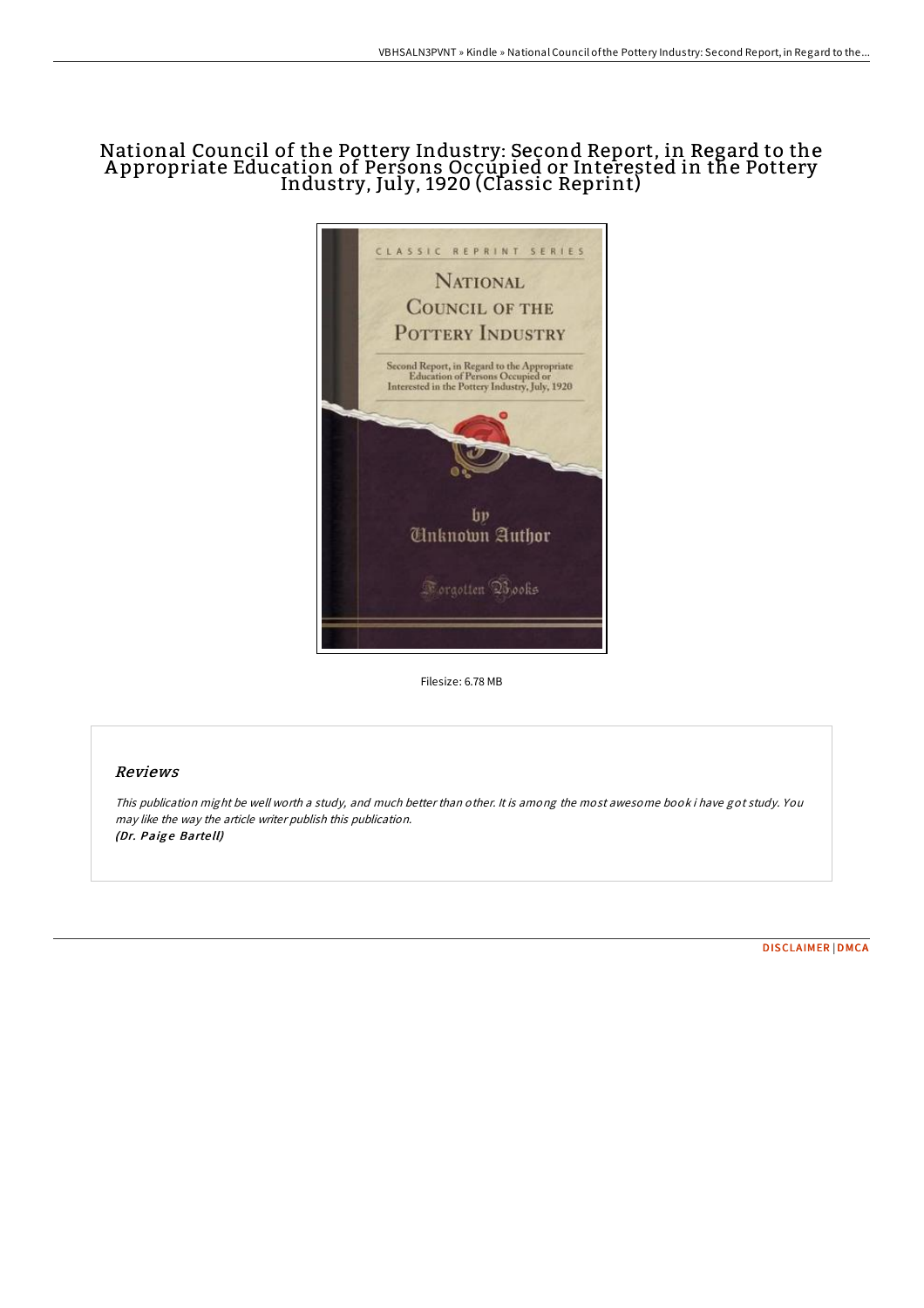## NATIONAL COUNCIL OF THE POTTERY INDUSTRY: SECOND REPORT, IN REGARD TO THE APPROPRIATE EDUCATION OF PERSONS OCCUPIED OR INTERESTED IN THE POTTERY INDUSTRY, JULY, 1920 (CLASSIC REPRINT)



Forgotten Books, United States, 2015. Paperback. Book Condition: New. 229 x 152 mm. Language: English . Brand New Book \*\*\*\*\* Print on Demand \*\*\*\*\*.Excerpt from National Council of the Pottery Industry: Second Report, in Regard to the Appropriate Education of Persons Occupied or Interested in the Pottery Industry, July, 1920 The First Report presented by the Research, Inventions and Designs Committee with regard to appropriate education for those engaged or likely to be engaged in the pottery industry dealt with the education of the juvenile pottery worker so far as Elementary Schools and Compulsory Day Continuation Schools for young persons up to 16 years of age, were concerned. The present Report completes the survey of suitable education for young persons up to 18 years of age, and makes certain suggestions for further education. Your Committee have borne in mind the importance of preserving the position that education should develop the individual in all desirable directions: not aim merely at producing technical ability. They recognise clearly that whilst character is of fundamental importance to everybody in the industry, technical instruction though it may be of advantage, is not necessary for each individual. The first question within the scope of this Report appeared to be: - Should the general education of the part time compulsory Day Continuation Schools for young persons up to 16 years of age be supplemented by voluntary education in the evening, and if so, what provision should be made for such supplementary education? It was represented to the Committee that the recruit to an industry is likely to be led readily to take an intelligent interest in the industry: he or she is disposed to want to know about operations or processes which are or may be within the scope of his or her occupation. This is particularly...

Read National Council of the Pottery Industry: Second Report, in Regard to the Appropriate Education of Persons [Occupied](http://almighty24.tech/national-council-of-the-pottery-industry-second-.html) or Interested in the Pottery Industry, July, 1920 (Classic Reprint) Online

Do wnload PDF National Council of the Pottery Industry: Second Report, in Regard to the Appropriate Education

of Persons [Occupied](http://almighty24.tech/national-council-of-the-pottery-industry-second-.html) or Interested in the Pottery Industry, July, 1920 (Classic Reprint)